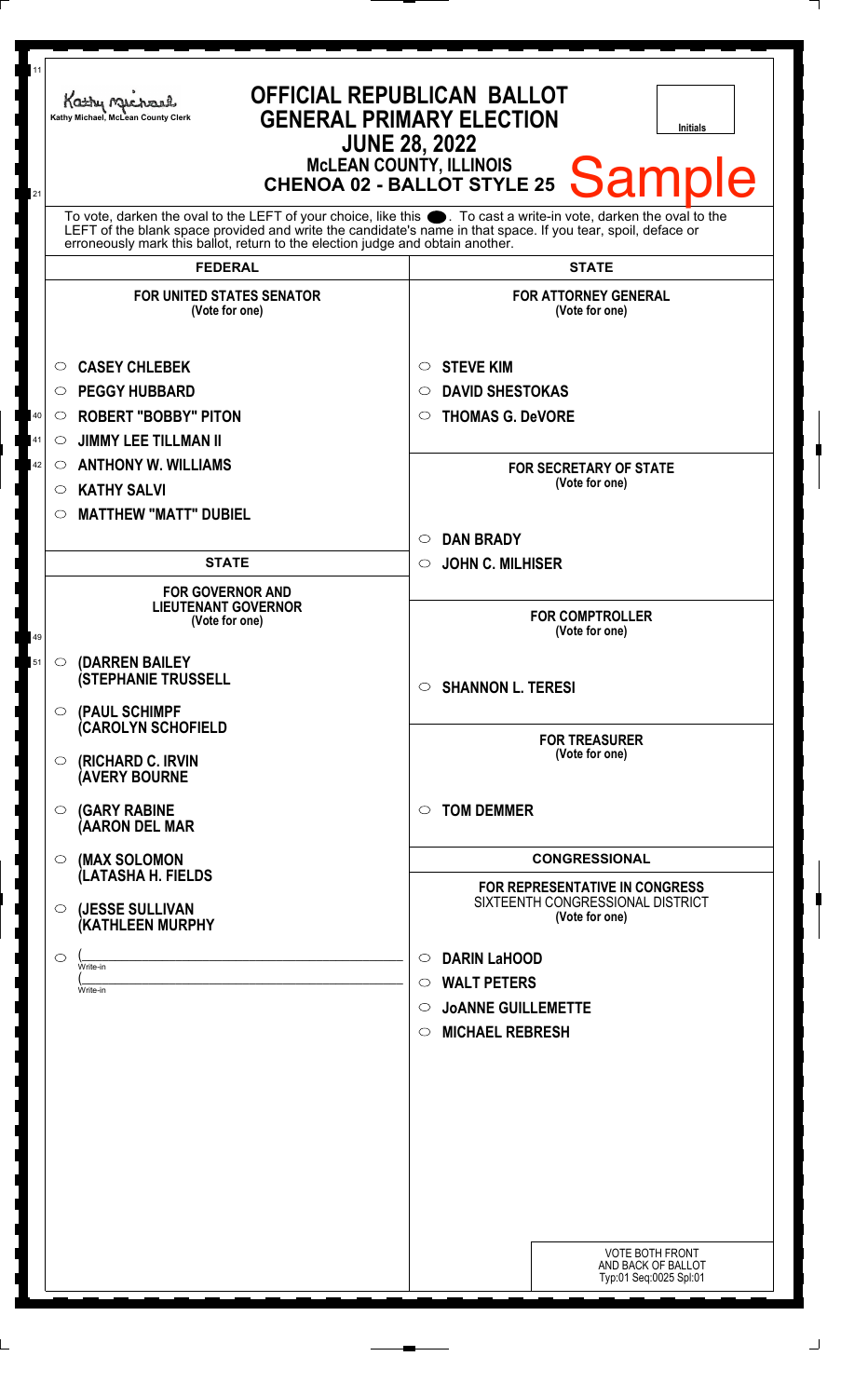|                                                                                                                            | <b>OFFICIAL REPUBLICAN BALLOT - GENERAL PRIMARY ELECTION - JUNE 28, 2022</b>                                                        |
|----------------------------------------------------------------------------------------------------------------------------|-------------------------------------------------------------------------------------------------------------------------------------|
| <b>LEGISLATIVE</b>                                                                                                         | <b>JUDICIAL</b>                                                                                                                     |
| <b>FOR STATE SENATOR</b><br>FIFTY-THIRD LEGISLATIVE DISTRICT<br>(Vote for one)                                             | FOR JUDGE OF THE CIRCUIT COURT<br>ELEVENTH JUDICIAL CIRCUIT<br>(To fill the vacancy of the Hon. Scott Drazewski)<br>(Vote for one)  |
| <b>JASON BARICKMAN</b><br>$\circ$                                                                                          | <b>CARLA BARNES</b><br>$\circ$                                                                                                      |
| <b>REPRESENTATIVE</b>                                                                                                      |                                                                                                                                     |
| <b>FOR REPRESENTATIVE</b><br>IN THE GENERAL ASSEMBLY<br>ONE HUNDRED AND SIXTH<br>REPRESENTATIVE DISTRICT<br>(Vote for one) | FOR JUDGE OF THE CIRCUIT COURT<br>ELEVENTH JUDICIAL CIRCUIT<br>(To fill the vacancy of the Hon. Paul G. Lawrence)<br>(Vote for one) |
| <b>THOMAS M. BENNETT</b><br>$\circ$                                                                                        | <b>DON KNAPP</b><br>$\circ$                                                                                                         |
|                                                                                                                            | <b>AMY McFARLAND</b><br>$\circ$                                                                                                     |
| <b>COUNTY</b>                                                                                                              |                                                                                                                                     |
| <b>FOR COUNTY CLERK</b>                                                                                                    | <b>PRECINCT</b>                                                                                                                     |
| (Vote for one)                                                                                                             | FOR PRECINCT COMMITTEEPERSON<br>CHENOA 02<br>(Vote for one)                                                                         |
| <b>KATHY MICHAEL</b><br>$\circ$                                                                                            |                                                                                                                                     |
|                                                                                                                            | <b>NO CANDIDATE</b>                                                                                                                 |
| <b>FOR COUNTY TREASURER</b>                                                                                                |                                                                                                                                     |
| (Vote for one)                                                                                                             |                                                                                                                                     |
| <b>REBECCA C. McNEIL</b><br>$\circ$                                                                                        |                                                                                                                                     |
| <b>FOR COUNTY SHERIFF</b><br>(Vote for one)                                                                                |                                                                                                                                     |
| <b>MATT LANE</b><br>$\circ$                                                                                                |                                                                                                                                     |
| <b>REGIONAL OFFICE</b><br>OF EDUCATION                                                                                     |                                                                                                                                     |
| FOR REGIONAL SUPERINTENDENT OF SCHOOLS<br>(DeWITT, LIVINGSTON, LOGAN AND McLEAN COUNTIES)<br>(Vote for one)                |                                                                                                                                     |
| <b>MARK E. JONTRY</b><br>$\circ$                                                                                           |                                                                                                                                     |
| <b>COUNTY BOARD</b><br><b>FOR COUNTY BOARD MEMBER</b><br><b>COUNTY BOARD DISTRICT 1</b><br>(Vote for not more than two)    |                                                                                                                                     |
| <b>ADAM REEVES</b><br>$\circ$                                                                                              |                                                                                                                                     |
| $\circ$                                                                                                                    |                                                                                                                                     |
| Write-in                                                                                                                   |                                                                                                                                     |
|                                                                                                                            |                                                                                                                                     |
|                                                                                                                            | YOU HAVE NOW                                                                                                                        |
|                                                                                                                            | <b>COMPLETED VOTING</b>                                                                                                             |
|                                                                                                                            | <b>VOTE BOTH FRONT</b><br>AND BACK OF BALLOT<br>Typ:01 Seq:0025 Spl:01                                                              |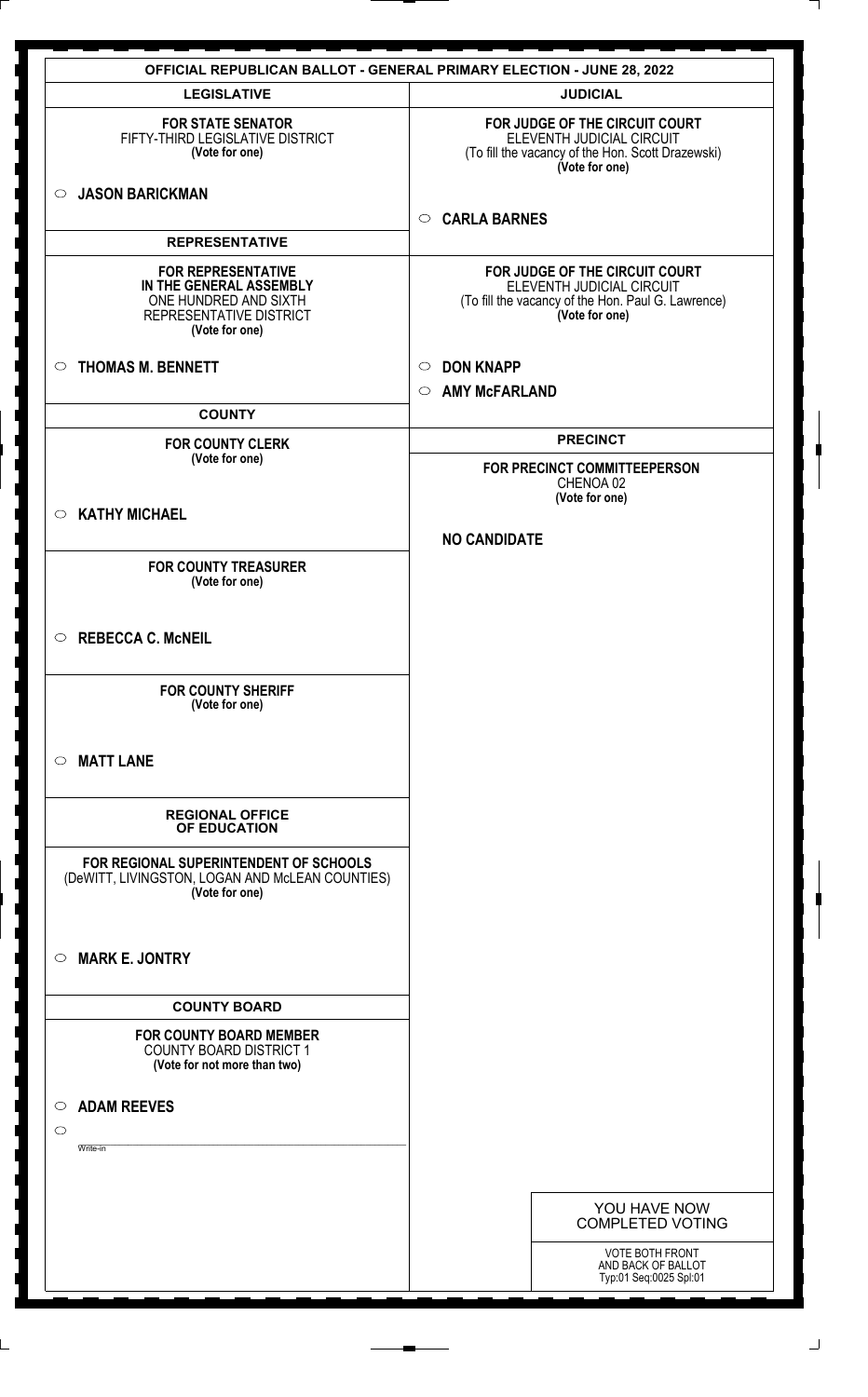| 11<br>21 | <b>OFFICIAL REPUBLICAN BALLOT</b><br>Kathy Michael<br><b>GENERAL PRIMARY ELECTION</b><br>Kathy Michael, McLean County Clerk<br><b>Initials</b><br><b>JUNE 28, 2022</b><br>MCLEAN COUNTY, ILLINOIS<br>CHENOA 02 - BALLOT STYLE 26 Sample                                                                                |                                                    |  |
|----------|------------------------------------------------------------------------------------------------------------------------------------------------------------------------------------------------------------------------------------------------------------------------------------------------------------------------|----------------------------------------------------|--|
|          | To vote, darken the oval to the LEFT of your choice, like this $\bullet$ . To cast a write-in vote, darken the oval to the LEFT of the blank space provided and write the candidate's name in that space. If you tear, spoil, deface<br>erroneously mark this ballot, return to the election judge and obtain another. |                                                    |  |
|          | <b>FEDERAL</b>                                                                                                                                                                                                                                                                                                         | <b>STATE</b>                                       |  |
|          | <b>FOR UNITED STATES SENATOR</b><br>(Vote for one)                                                                                                                                                                                                                                                                     | <b>FOR ATTORNEY GENERAL</b><br>(Vote for one)      |  |
|          | <b>CASEY CHLEBEK</b><br>$\circ$                                                                                                                                                                                                                                                                                        | <b>STEVE KIM</b><br>O                              |  |
|          | <b>PEGGY HUBBARD</b><br>◯                                                                                                                                                                                                                                                                                              | <b>DAVID SHESTOKAS</b><br>$\circ$                  |  |
| 40       | <b>ROBERT "BOBBY" PITON</b><br>$\circ$                                                                                                                                                                                                                                                                                 | <b>THOMAS G. DeVORE</b><br>$\circ$                 |  |
| 41       | <b>JIMMY LEE TILLMAN II</b><br>$\circ$                                                                                                                                                                                                                                                                                 |                                                    |  |
| 42       | <b>ANTHONY W. WILLIAMS</b><br>$\circ$                                                                                                                                                                                                                                                                                  | <b>FOR SECRETARY OF STATE</b>                      |  |
|          | <b>KATHY SALVI</b><br>$\circ$                                                                                                                                                                                                                                                                                          | (Vote for one)                                     |  |
|          | <b>MATTHEW "MATT" DUBIEL</b><br>O                                                                                                                                                                                                                                                                                      |                                                    |  |
|          |                                                                                                                                                                                                                                                                                                                        | <b>DAN BRADY</b><br>$\circlearrowright$            |  |
|          | <b>STATE</b>                                                                                                                                                                                                                                                                                                           | <b>JOHN C. MILHISER</b><br>$\circ$                 |  |
|          | <b>FOR GOVERNOR AND</b><br><b>LIEUTENANT GOVERNOR</b><br>(Vote for one)                                                                                                                                                                                                                                                | <b>FOR COMPTROLLER</b>                             |  |
| 49       |                                                                                                                                                                                                                                                                                                                        | (Vote for one)                                     |  |
| 52       | (DARREN BAILEY<br>$\bigcirc$<br><b>(STEPHANIE TRUSSELL</b>                                                                                                                                                                                                                                                             | $\circ$ SHANNON L. TERESI                          |  |
|          | (PAUL SCHIMPF<br>$\bigcirc$<br><b>(CAROLYN SCHOFIELD</b>                                                                                                                                                                                                                                                               |                                                    |  |
|          | (RICHARD C. IRVIN<br>$\circ$<br><b>(AVERY BOURNE</b>                                                                                                                                                                                                                                                                   | <b>FOR TREASURER</b><br>(Vote for one)             |  |
|          | <b>(GARY RABINE</b><br>$\circ$<br>(AARON DEL MAR                                                                                                                                                                                                                                                                       | <b>TOM DEMMER</b><br>$\circ$                       |  |
|          | (MAX SOLOMON<br>$\circ$                                                                                                                                                                                                                                                                                                | <b>CONGRESSIONAL</b>                               |  |
|          | (LATASHA H. FIELDS                                                                                                                                                                                                                                                                                                     | FOR REPRESENTATIVE IN CONGRESS                     |  |
|          | (JESSE SULLIVAN<br>$\circ$<br>(KATHLEEN MURPHY                                                                                                                                                                                                                                                                         | SIXTEENTH CONGRESSIONAL DISTRICT<br>(Vote for one) |  |
|          | $\circ$<br>Write-in                                                                                                                                                                                                                                                                                                    | <b>DARIN LaHOOD</b><br>O                           |  |
|          | Write-in                                                                                                                                                                                                                                                                                                               | <b>WALT PETERS</b><br>$\circ$                      |  |
|          |                                                                                                                                                                                                                                                                                                                        | <b>JOANNE GUILLEMETTE</b><br>$\circ$               |  |
|          |                                                                                                                                                                                                                                                                                                                        | <b>MICHAEL REBRESH</b><br>$\circ$                  |  |
|          |                                                                                                                                                                                                                                                                                                                        |                                                    |  |
|          |                                                                                                                                                                                                                                                                                                                        |                                                    |  |
|          |                                                                                                                                                                                                                                                                                                                        |                                                    |  |
|          |                                                                                                                                                                                                                                                                                                                        |                                                    |  |
|          |                                                                                                                                                                                                                                                                                                                        |                                                    |  |
|          |                                                                                                                                                                                                                                                                                                                        |                                                    |  |
|          |                                                                                                                                                                                                                                                                                                                        |                                                    |  |
|          |                                                                                                                                                                                                                                                                                                                        | <b>VOTE BOTH FRONT</b>                             |  |
|          |                                                                                                                                                                                                                                                                                                                        | AND BACK OF BALLOT<br>Typ:01 Seq:0026 Spl:01       |  |
|          |                                                                                                                                                                                                                                                                                                                        |                                                    |  |